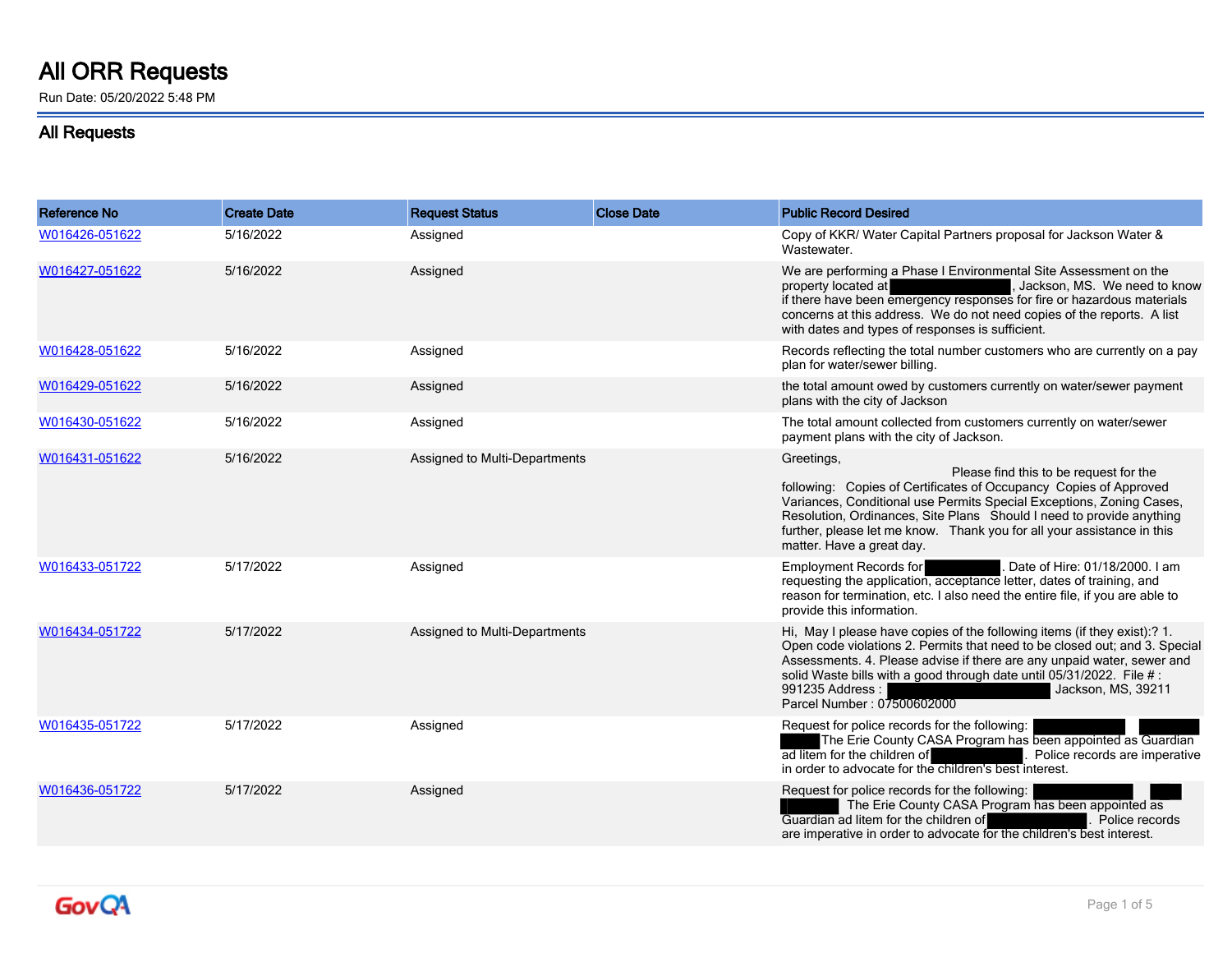| <b>Reference No</b> | <b>Create Date</b> | <b>Request Status</b>         | <b>Close Date</b> | <b>Public Record Desired</b>                                                                                                                                                                                                                                                                                                                                                                                                                                                                                                                                                                                         |
|---------------------|--------------------|-------------------------------|-------------------|----------------------------------------------------------------------------------------------------------------------------------------------------------------------------------------------------------------------------------------------------------------------------------------------------------------------------------------------------------------------------------------------------------------------------------------------------------------------------------------------------------------------------------------------------------------------------------------------------------------------|
| W016438-051722      | 5/17/2022          | Assigned to Multi-Departments |                   | Hi, May I please have copies of the following items (if they exist):?<br>1. Open code violations 2. Permits that need to be closed out; and 3.<br>Unpaid Special Assessments charges or any liens on the property.<br>4. Please advise if there are any unpaid water, sewer and solid Waste bills<br>with a good through date until 05/31/2022 File #991232 Add :-<br>Jackson MS 39203 Parcel: - 131-6                                                                                                                                                                                                               |
| W016439-051722      | 5/17/2022          | Assigned                      |                   | Please see attached letter request.                                                                                                                                                                                                                                                                                                                                                                                                                                                                                                                                                                                  |
| W016440-051722      | 5/17/2022          | Assigned                      |                   | Please see attached letter request.                                                                                                                                                                                                                                                                                                                                                                                                                                                                                                                                                                                  |
| W016441-051822      | 5/18/2022          | Assigned                      |                   | I need to obtain Case #20-115670 for an abandoned vehicle. GoAuto's<br>vehicle is a 2017 Honda Accord<br>) Our<br>Claim#: 766083-12-07-09-2020                                                                                                                                                                                                                                                                                                                                                                                                                                                                       |
| W016442-051822      | 5/18/2022          | Assigned                      |                   | Request a copy of your building permit records from January 31, 2022, to<br>present. Please include any fields that your permitting system tracks.<br>This includes but is not limited to: - Permit Number - Applied/Issued Dates -<br>Work Address -Permit Type -Permit Status -Description of the work being<br>done -Contractor and Architect Details -Job Valuations The preferred file<br>type is .xls/.csv -We can also accept .txt, .pdf, .xlsx, etc.                                                                                                                                                         |
| W016443-051822      | 5/18/2022          | Assigned                      |                   | All police car video footage and body cam footage from the accident on<br>5/11/22. Worked by officer<br>number 2084. The accident<br>case number is 2022-052995 It happened on I20 East bound near<br>Gallatin St                                                                                                                                                                                                                                                                                                                                                                                                    |
| W016444-051822      | 5/18/2022          | Assigned                      |                   | <b>FOIA Request</b>                                                                                                                                                                                                                                                                                                                                                                                                                                                                                                                                                                                                  |
| W016445-051822      | 5/18/2022          | Assigned                      |                   | and Water Capitol Partners<br>The proposal from<br>related to water infrastructure replacement/upgrades.                                                                                                                                                                                                                                                                                                                                                                                                                                                                                                             |
| W016446-051822      | 5/18/2022          | Assigned                      |                   | Please provide the working hours of the following police officers and the<br>amount of pay each received for the fiscal years 2020 and 2021:                                                                                                                                                                                                                                                                                                                                                                                                                                                                         |
| W016447-051822      | 5/18/2022          | Assigned                      |                   | All general fund transfers made to Jackson water/sewer enterprise fund<br>from FY 2017 to the date this request is filled.                                                                                                                                                                                                                                                                                                                                                                                                                                                                                           |
| W016448-051822      | 5/18/2022          | <b>Full Release</b>           | 5/19/2022         | Certified copy of any and all arrest records for                                                                                                                                                                                                                                                                                                                                                                                                                                                                                                                                                                     |
| W016449-051822      | 5/18/2022          | Assigned                      |                   | , and I am Engineering Assistant for Pearce<br>My name is<br>Services. Could you provide utilities for the following map snip. Any help<br>would be greatly appreciated. Thank you. The project we are working on<br>is a fiber to the home project for AT&T. The proposed plan from our<br>client is to take the utilities to place into our drawings for construction/city<br>regulations. Company name of client is AT&T. We will be building within<br>the ROW and existing utilities easements. I will be receiving the utilities<br>and plans personally from you. AT&T will be receiving our final utilities. |

Please provide utilities for the whole area shown in snip.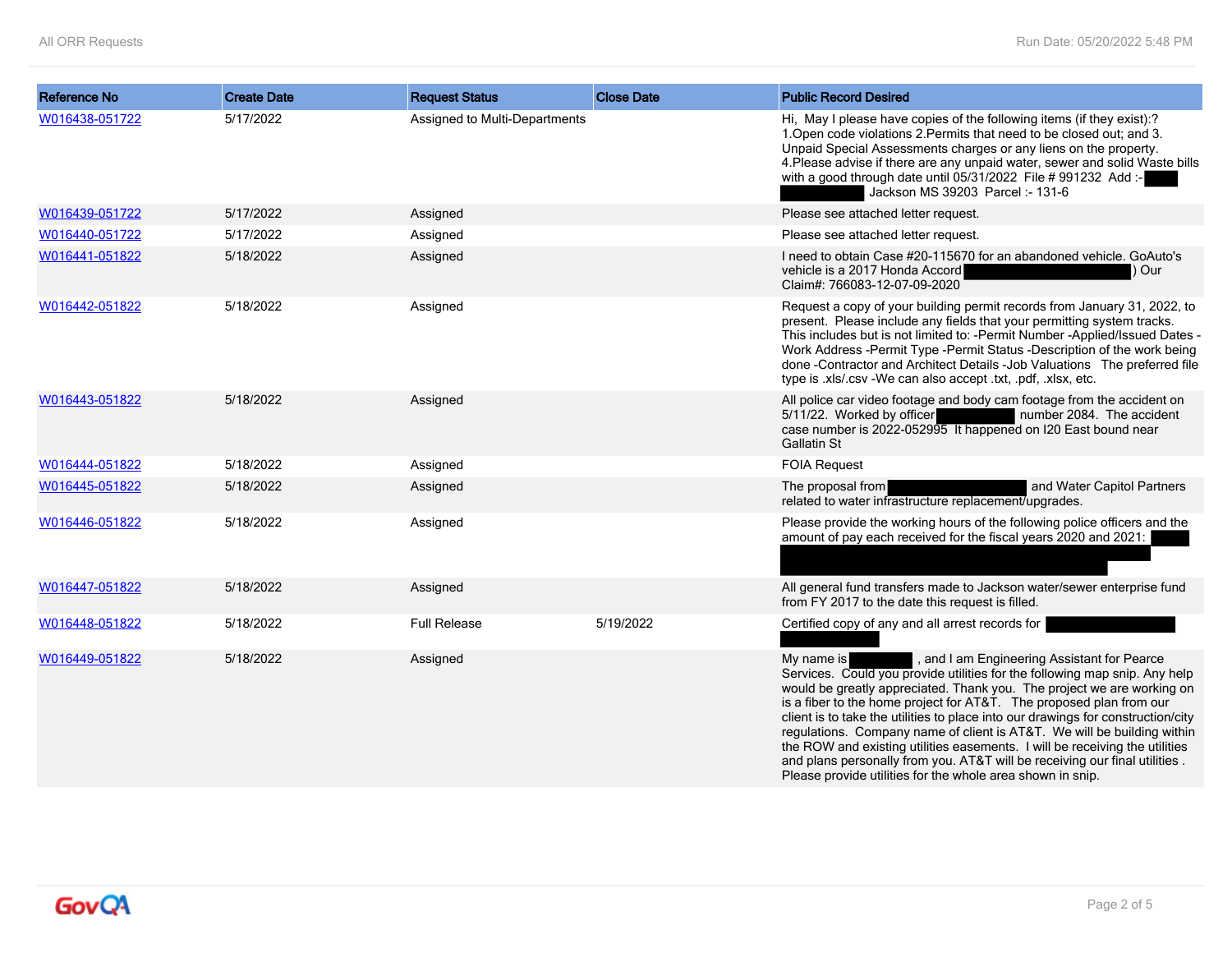| Reference No   | <b>Create Date</b> | <b>Request Status</b>         | <b>Close Date</b> | <b>Public Record Desired</b>                                                                                                                                                                                                                                                                                                                                                                                                                                                                                                                                                                                                                                                                                                                                                                                                                             |
|----------------|--------------------|-------------------------------|-------------------|----------------------------------------------------------------------------------------------------------------------------------------------------------------------------------------------------------------------------------------------------------------------------------------------------------------------------------------------------------------------------------------------------------------------------------------------------------------------------------------------------------------------------------------------------------------------------------------------------------------------------------------------------------------------------------------------------------------------------------------------------------------------------------------------------------------------------------------------------------|
|                |                    |                               |                   |                                                                                                                                                                                                                                                                                                                                                                                                                                                                                                                                                                                                                                                                                                                                                                                                                                                          |
| W016450-051822 | 5/18/2022          | Assigned                      | 5/19/2022         | , and I am Engineering Assistant for Pearce<br>My name is<br>Services. Could you provide utilities for the following map snip. Any help<br>would be greatly appreciated. Thank you. The project we are working on<br>is a fiber to the home project for AT&T. The proposed plan from our<br>client is to take the utilities to place into our drawings for construction/city<br>regulations. Company name of client is AT&T. We will be building within<br>the ROW and existing utilities easements. I will be receiving the utilities<br>and plans personally from you. AT&T will be receiving our final utilities.<br>Please provide utilities for the whole area shown in snip.                                                                                                                                                                       |
| W016451-051922 | 5/19/2022          | Assigned                      |                   | Case No. 22-034806 Vehicle 1:<br>Vehicle 2:<br>r Date of accident 3/30/22 This is the<br>only legible information on the Vehicle Crash Report Form.                                                                                                                                                                                                                                                                                                                                                                                                                                                                                                                                                                                                                                                                                                      |
| W016452-051922 | 5/19/2022          | Assigned to Multi-Departments |                   | Special Assessment Letter We are researching the referenced property<br>to fulfill requirements of statues search for liens in favor of any city, town,<br>village or port authority for unpaid services charges for service by any<br>water or sewer systems servicing the land described above, including,<br>without limitations, water/sewer/solid waste, public works (special<br>assessments), county and or city liens and public utility charges and liens,<br>and municipal assessment liens, real estate property tax, fire tax,<br>information upon the following in so far as balances history, payments in<br>arrears, and delinquent fees. Also please advise us of any open code<br>violations and any open and or expired permits found for the following<br>property. Parcel: 608-129 Prop:<br>Owner:<br>SAFEGUARD CAPITAL PARTNERS LLC |